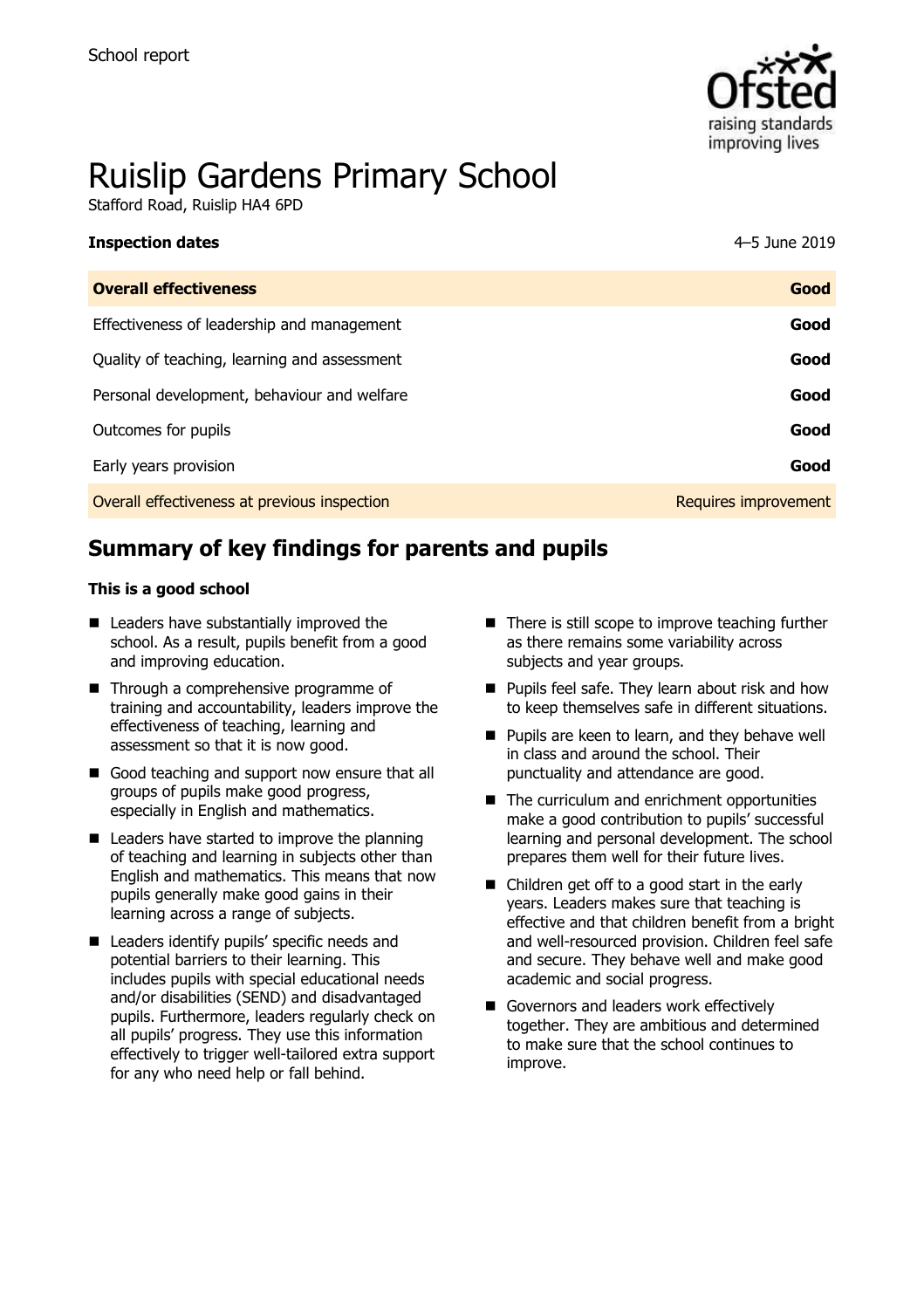

# **Full report**

### **What does the school need to do to improve further?**

- Improve teaching and outcomes so that they are good or better across all year groups and subjects, by leaders:
	- ensuring that teachers routinely plan lessons that enable pupils to reach their full potential
	- building on their work to refine the planning and delivery of subjects other than English and mathematics.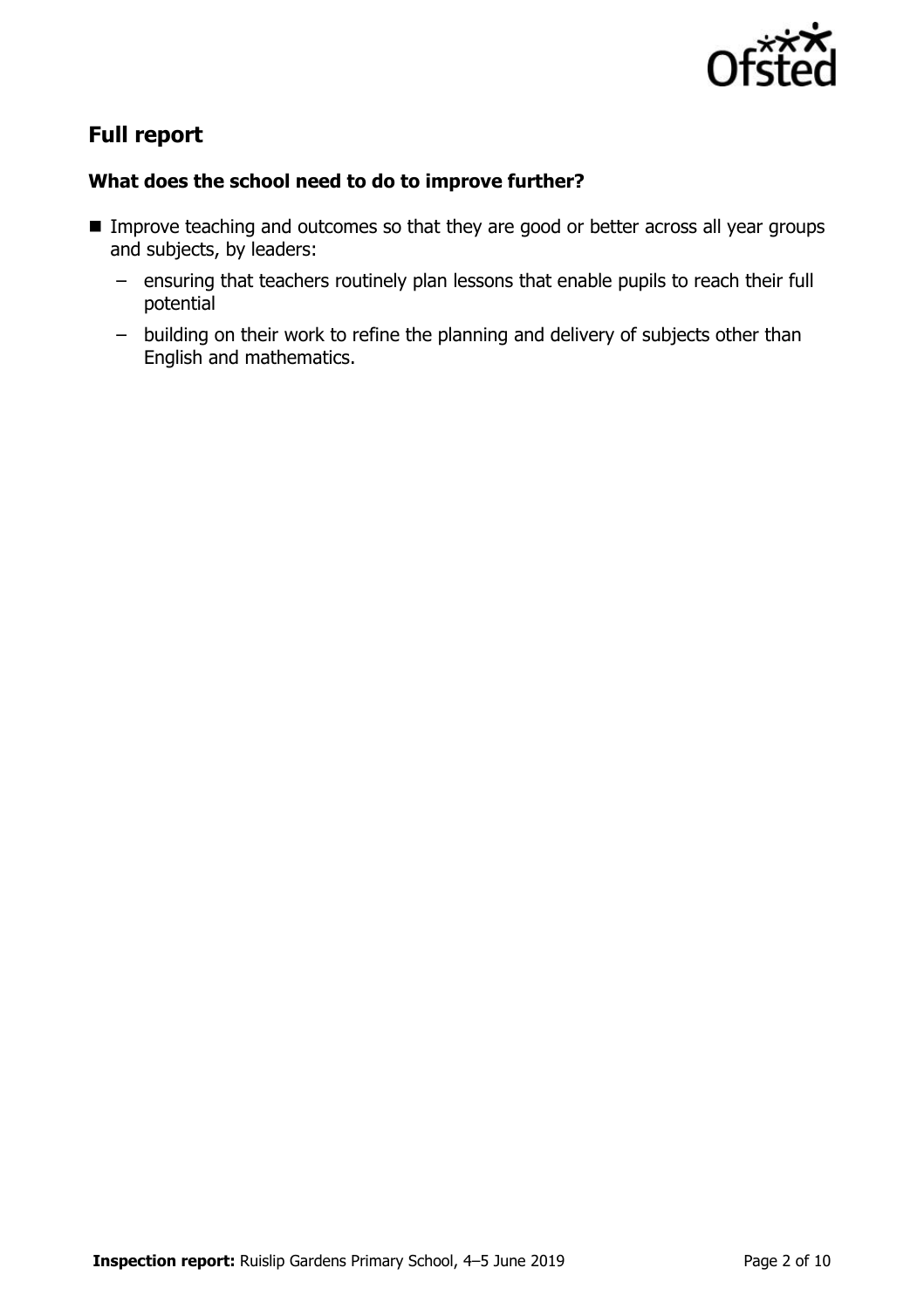

# **Inspection judgements**

#### **Effectiveness of leadership and management Good**

- The new headteacher and senior leaders, together with the governors, are ambitious and determined to make sure that pupils benefit from a high-quality education. They have robust systems for evaluating the school's work. They take decisive and quick action to secure improvements in all aspects of the school's work. As a result, teaching, outcomes and pupils' personal development, behaviour and attendance have improved.
- Senior leaders have strongly improved the effectiveness of middle leaders and of teachers. Leaders check closely and often on teaching and learning. They organise quality training and development opportunities to achieve whole-school priorities, such as in the teaching of writing. Furthermore, they devise individualised teacher development plans and organise bespoke training, mentoring and coaching. Staff also benefit from external consultancy support and from working with colleagues in other schools that are outstanding.
- Leaders hold teachers to account and take decisive action if staff do not respond positively to the training and development opportunities. At the same time, leaders have had to contend with difficulties in recruitment. Leaders deal effectively with these challenges by quickly training new staff and, in some instances, stepping in and teaching classes. Leaders have recruited a more stable staff for September. As a result of effective training and accountability, teaching and pupils' outcomes have markedly improved, although some variability remains.
- The leadership of inclusion and use of SEND funding is effective. Over time, pupils with SEND did not make the progress of which they are capable. Leaders now sharply analyse the needs of pupils with SEND. They arrange well-targeted support to meet these pupils' needs. As a result, pupils with SEND are now making good progress and beginning to meet their potential.
- Leaders have improved the effectiveness of the use of the pupil premium funding for disadvantaged pupils. They analyse each pupil's potential barriers to learning and social development. They seek the views and interests of disadvantaged pupils and use all this information to create bespoke support plans. As a result, differences are diminishing and, sometimes, disadvantaged pupils make stronger progress than their peers and other pupils nationally.
- The curriculum is broad and, in line with the national curriculum, provides pupils with a variety of topics and themes. A range of visits supplement the curriculum and add interest for pupils. For example, pupils visit museums and recently a theatrical production of Shakespeare's `A Midsummer Night's Dream'. Leaders have made a good start in developing the planning and teaching of the wider curriculum so that pupils make good progress across the subjects. This is still a work in progress.
- Leaders provide pupils with many enrichment activities to broaden their learning and enhance their personal development. For instance, key stage 2 pupils learn to play a different musical instrument each year and pupils can choose to attend a range of clubs. Pupils in Years 4 and 6 go on residential team-building trips. The many visitors to the school include leaders of different faiths, poets, authors and an evacuee. These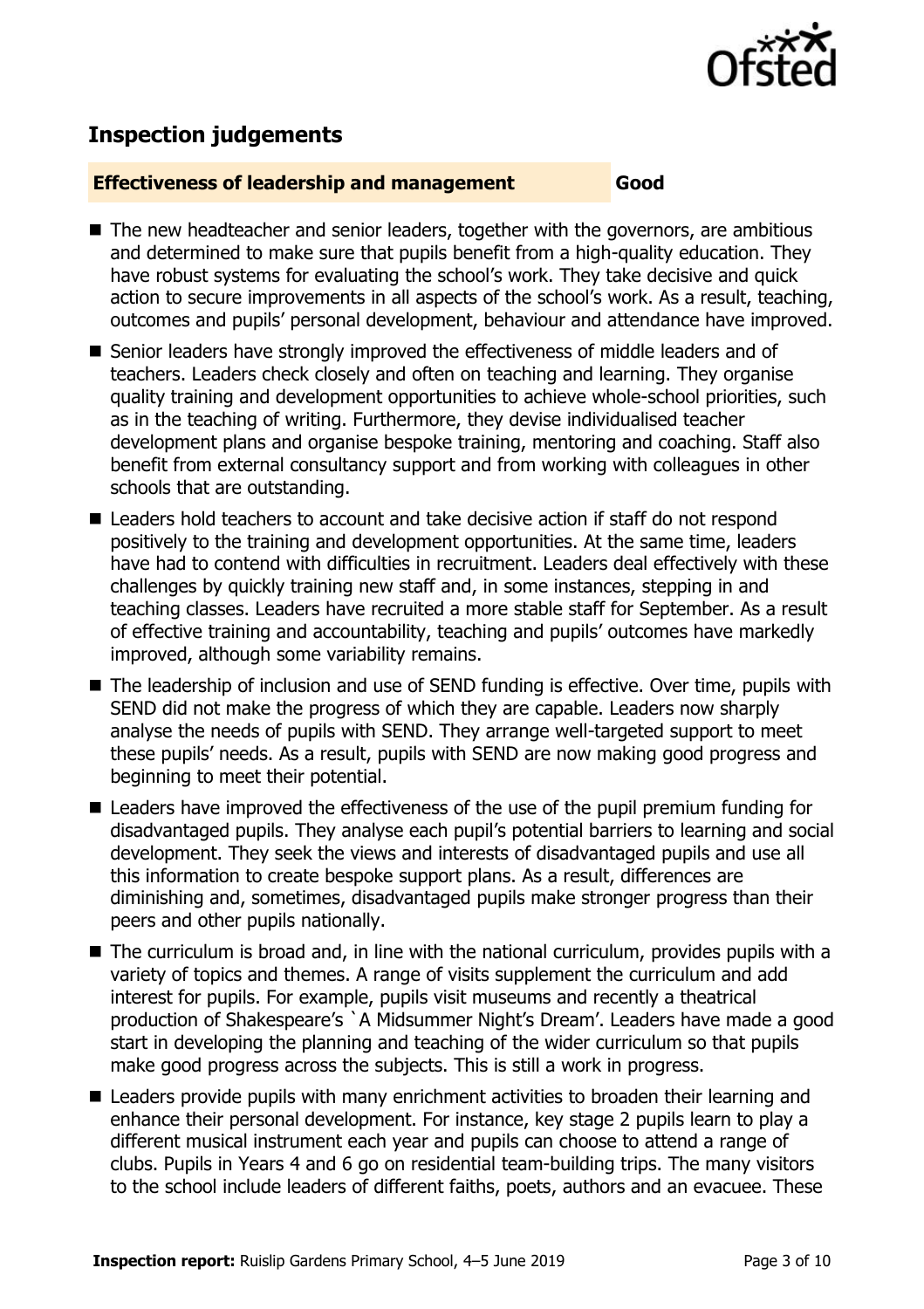

opportunities make a strong contribution to pupils' spiritual, moral, social and cultural development.

### **Governance of the school**

- Governance has significantly improved since the previous inspection. New governors bring a range of expertise to support their work as well as extensive experience of school governance.
- Governors visit the school frequently. Assigned governors check on the various aspects of the school's work and leaders' progress in meeting school improvement targets. They meet with leaders, staff and pupils, and scrutinise documentation. Through these checking processes, and scrutinising leaders' and local authority adviser reports, governors gain a thorough understanding of the school's effectiveness.
- Governors play a key role in securing improvements. They provide leaders with a good balance of challenge and support. They made excellent strategic decisions in appointing a strong senior leadership team that has the necessary capacity to improve the school.

### **Safeguarding**

- The arrangements for safeguarding are effective.
- The five trained designated safeguarding leaders make sure that they train and regularly update all staff with the latest safeguarding guidance. Staff have a good understanding of potential safeguarding issues in the community. They are vigilant and leaders have created a culture of encouraging staff to report even the slightest concern.
- Leaders work effectively with parents and a range of external agencies to keep children safe and take care of their welfare.
- Through the curriculum, pupils learn how to identify and avoid risk. For example, external speakers deliver workshops on how to stay safe online and the dangers of gangs.

#### **Quality of teaching, learning and assessment Good**

- Teaching is effective and supports pupils to make good progress across the subjects.
- Teachers and other adults have good working relationships with the pupils. Adults create a supportive environment in the classrooms. As a result, pupils work hard. They confidently ask questions, which helps them to learn successfully.
- Additional adults give pupils with SEND comprehensive in-class or small-group support that is well tailored to their needs. As a result, pupils with SEND make good progress.
- Teaching of writing has markedly improved this year. Teachers' planning is much more thorough. Teachers develop and extend pupils' vocabulary effectively, underpinned by the stronger emphasis on reading texts that are challenging. Pupils now have more opportunities to write at length across subjects, in different genres and for a range of audiences. As a result, they make good progress.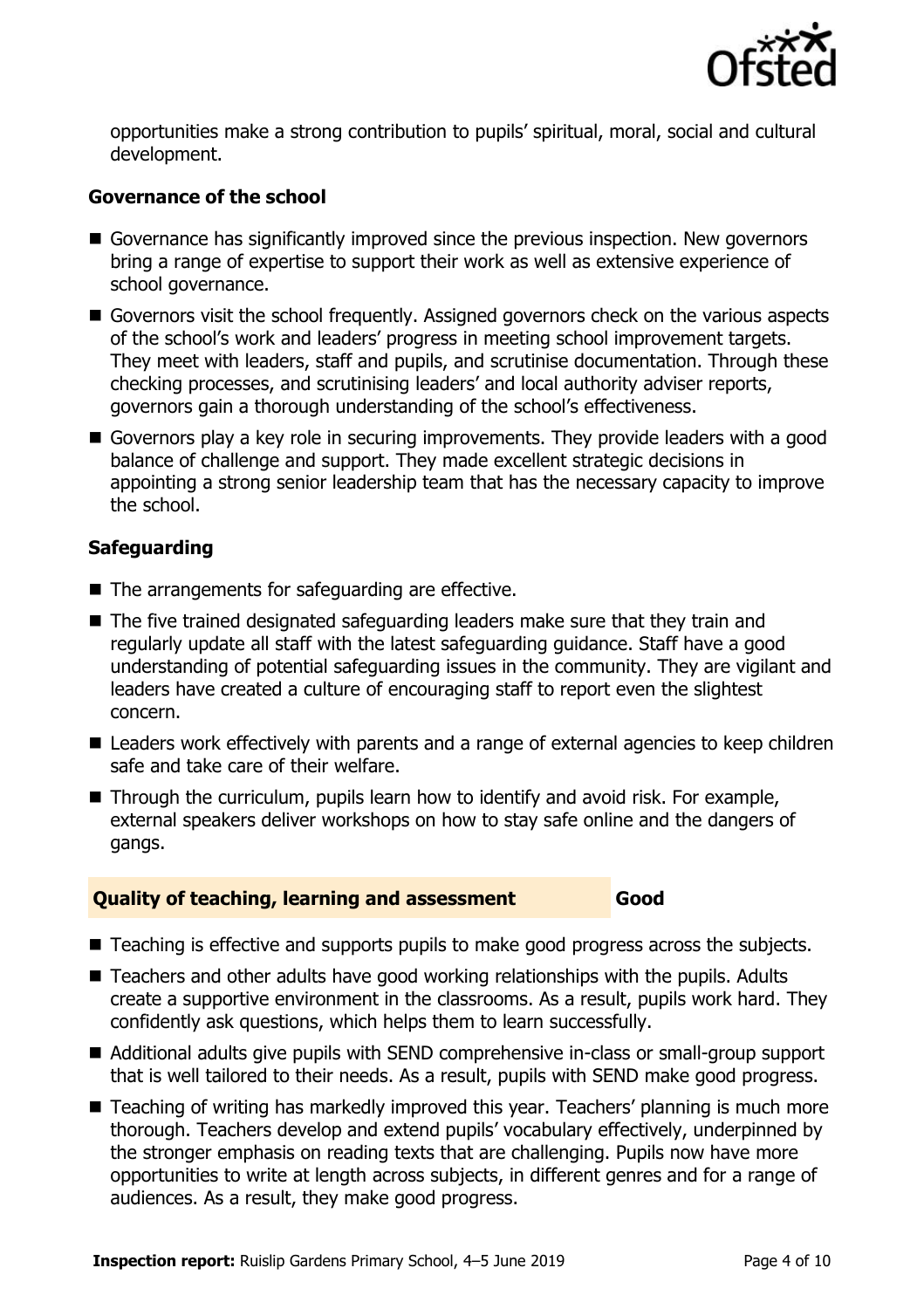

- Over time, teaching of phonics in the lower part of the school is effective in giving pupils the skills to read. Pupils' comprehension skills historically, however, were underdeveloped, especially at key stage 1. Leaders changed planning and teachers now help pupils to tackle a range of difficult texts. They systematically develop pupils' higher-order comprehension skills, such as inference and deduction. As a result, across the school, pupils now make good progress in their reading comprehension.
- Teaching of mathematics is effective. This is because teachers' planning securely builds pupils' basic skills and then becomes increasingly challenging. Teachers create opportunities for pupils to apply their skills to solve everyday problems, and ensure that pupils explain their mathematical thinking. Pupils therefore become skilled mathematicians and make good progress.
- Typically, teachers have good subject knowledge and plan activities that meet pupils' needs and abilities across the subjects. They plan learning that sequentially builds on pupils' prior learning. Teachers ask pupils probing questions to help them think deeply. Teachers give clear explanations, check pupils' understanding and address any misconceptions. They have high expectations for pupils to produce work to a good standard, which is neatly presented. They model what they expect and show pupils examples of high-quality work so that they know what to aim for. Teachers set homework and give feedback to pupils in line with the school's policies to help pupils to extend their learning and improve their work.
- $\blacksquare$  In some cases, usually when teachers join mid-year, teaching is not as strong. As they settle down and benefit from leaders' training and support, they improve their teaching skills. In these circumstances, pupils' progress is not as strong as it is for those who have had continuity of teaching from the start of the year.

#### **Personal development, behaviour and welfare Good**

#### **Personal development and welfare**

- The school's work to promote pupils' personal development and welfare is good. As pupils progress through the school and develop good social and learning skills, they develop in self-confidence. They learn to engage in meaningful conversations and articulate their opinions clearly.
- Leaders promote pupils' welfare and mental health effectively. The school's welfare and attendance officer and learning mentor support pupils and their families should they have any difficulties. Pupils know that they can visit the `rainbow' room when they want some quiet space or if they wish to talk though a worry with a caring adult. Pupils learn about keeping their minds happy, promoting self-control and managing anger, for example. Leaders are introducing a well-being week into the curriculum before the end of term. The school also supports the Armed Forces Charity for service children and young people.
- Pupils are aware of the different forms of bullying. They say that bullying is rare. They are confident that should it occur, staff would deal with it appropriately.
- Pupils develop a good sense of responsibility and community. They have worked with leaders in improving the broader curriculum. They take on responsibilities such as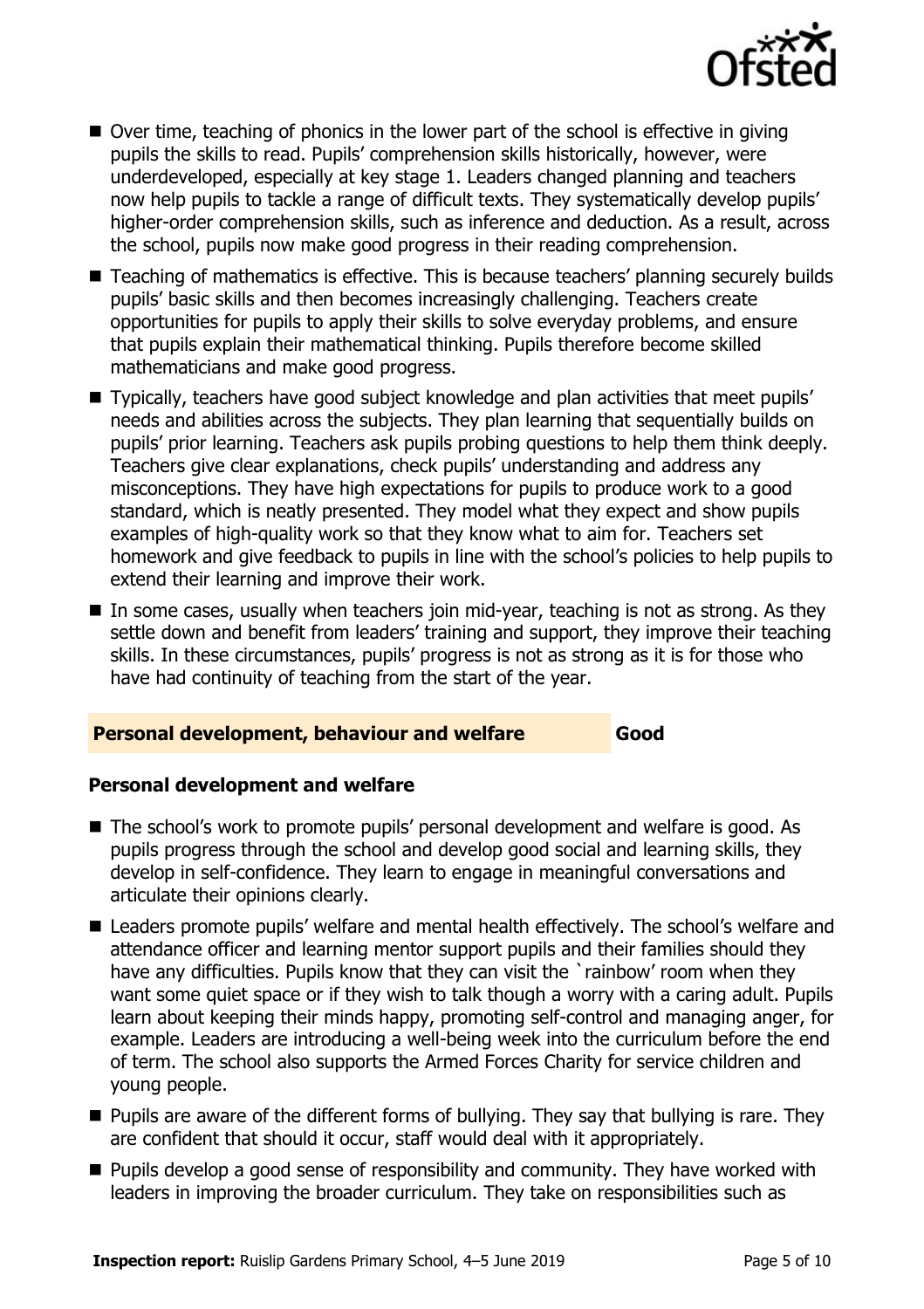

being elected members of the school council, playground buddies and road safety officers. The latter had opportunities to discuss road safety issues with the local council. Pupils also raise funds for a range of local and national charities.

#### **Behaviour**

- The behaviour of pupils is good.
- Pupils have good manners and welcome visitors. They behave sensibly at social times and are proud of their school.
- Pupils have good attitudes to learning. They work hard in lessons and are keen to succeed. These positive attitudes help them to learn well. On the odd occasion, there is some low-level disruption, usually when the teaching is less inspiring. These instances are usually dealt with effectively and learning proceeds.
- Leaders introduced a new behaviour policy this year. Pupils report that there have been improvements in behaviour this year. Records of poor behaviour incidents show that they have considerably decreased since the start of the year. Exclusions are extremely rare.
- Leaders have worked effectively with parents and external agencies to improve punctuality and attendance. Pupils now arrive punctually to school. Rates of absence and persistent absence last year were slightly above the national average. These have reduced this year to slightly below last year's national averages.

#### **Outcomes for pupils Good**

- In 2018, the proportion of pupils in Year 1 that achieved the expected standard in the phonics screening check was well above average.
- In the 2018 Year 2 tests, the proportion of pupils reaching and exceeding the expected standard in reading, writing and mathematics was below average, significantly so in writing.
- In the 2018 Year 6 cohort, pupils reached above-average standards in reading, writing and mathematics combined. This represented average progress from Year 3 in reading and mathematics and below-average progress in writing. Disadvantaged pupils made stronger progress than their peers in all subjects. In reading and mathematics, their progress was stronger than other pupils nationally.
- Current pupils, across key stages 1 and 2 and in subjects including reading, writing and mathematics, are making good progress. This is because leaders have improved teaching across the school.
- Pupils with SEND now make good progress. This is because new leaders have improved support for these pupils.
- With their improving academic outcomes and good personal development, pupils leave the school well prepared for secondary education.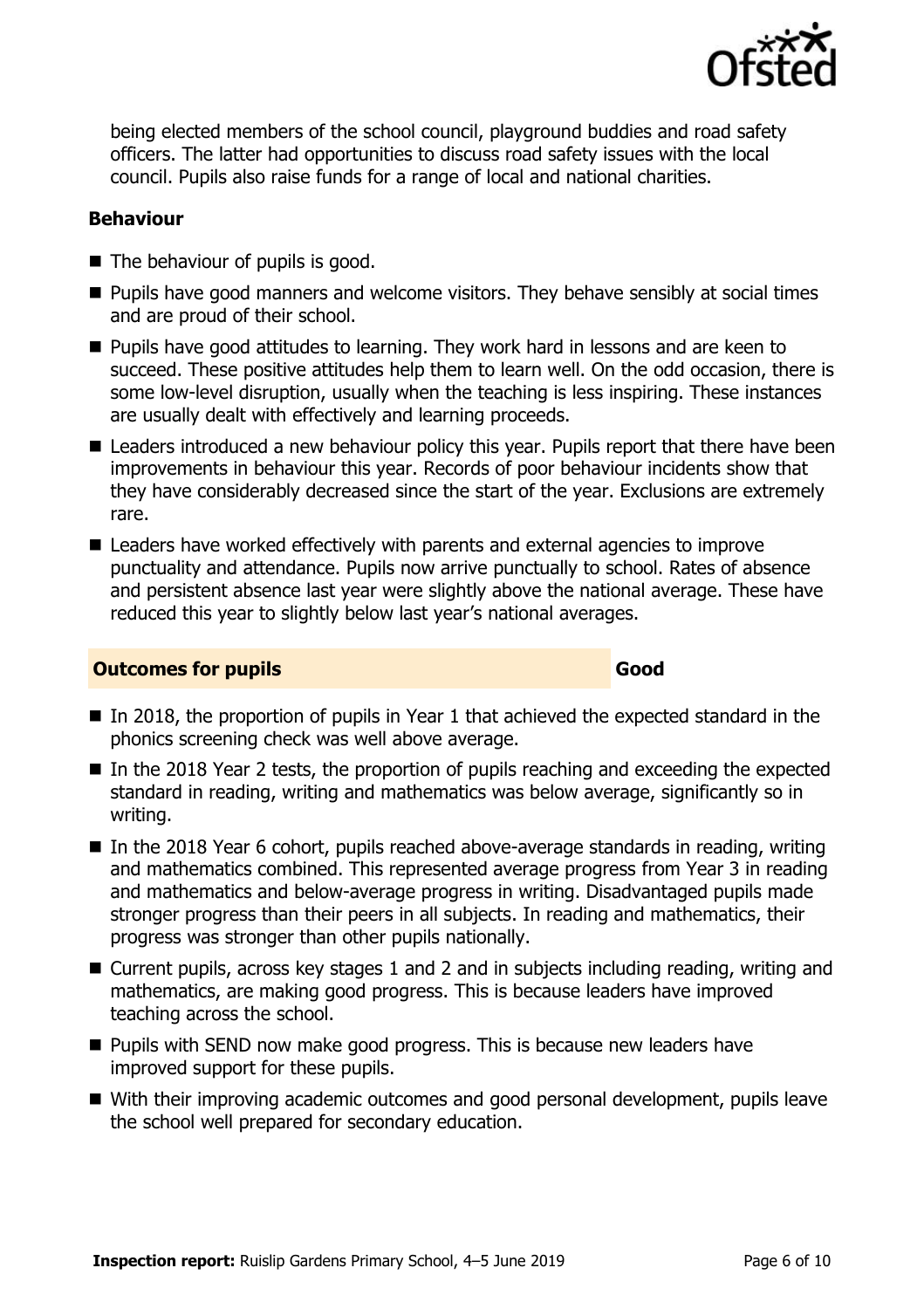

#### **Early years provision Good**

- Leadership of the early years is good. Leaders know the strengths and weaknesses of the setting and are improving the provision. Teaching, especially of writing, and the outdoor resources have particularly improved this year. As a result, all groups of children make good progress across all areas of learning. Staff prepare children well, academically and socially, for entry into Year 1.
- Children behave well and follow adults' instructions. They happily share resources and concentrate on challenging tasks, sometimes for a long time. They feel safe and secure because they build strong trusting relationships with adults.
- Teaching is good. Adults benefit from leaders' training and coaching to enhance their skills. Staff check regularly on children's progress and use the information to plan welltargeted activities. There is a good balance between adult-led formal teaching and child-initiated activities. There is a good range of resources, both indoors and outdoors, that support children's learning and development.
- There is a very strong emphasis on building children's literacy and numeracy skills. The teaching of phonics is highly effective. Staff read to children and encourage them to read a range of fiction and non-fiction. Staff encourage pupils to apply their phonics knowledge to writing. They provide multiple opportunities for children to write for a variety of purposes. Inspectors observed, for example, children who chose to write outdoors. Some wrote conjunctions in chalk on the floor, others labelled signs for a tower they were building, and another group wrote recipes for mud pies.
- The early years team works closely with parents and carers to involve them in their children's learning. Staff also organise parental workshops such as on phonics and how to deal with any concerns about their children's eating and sleeping routines.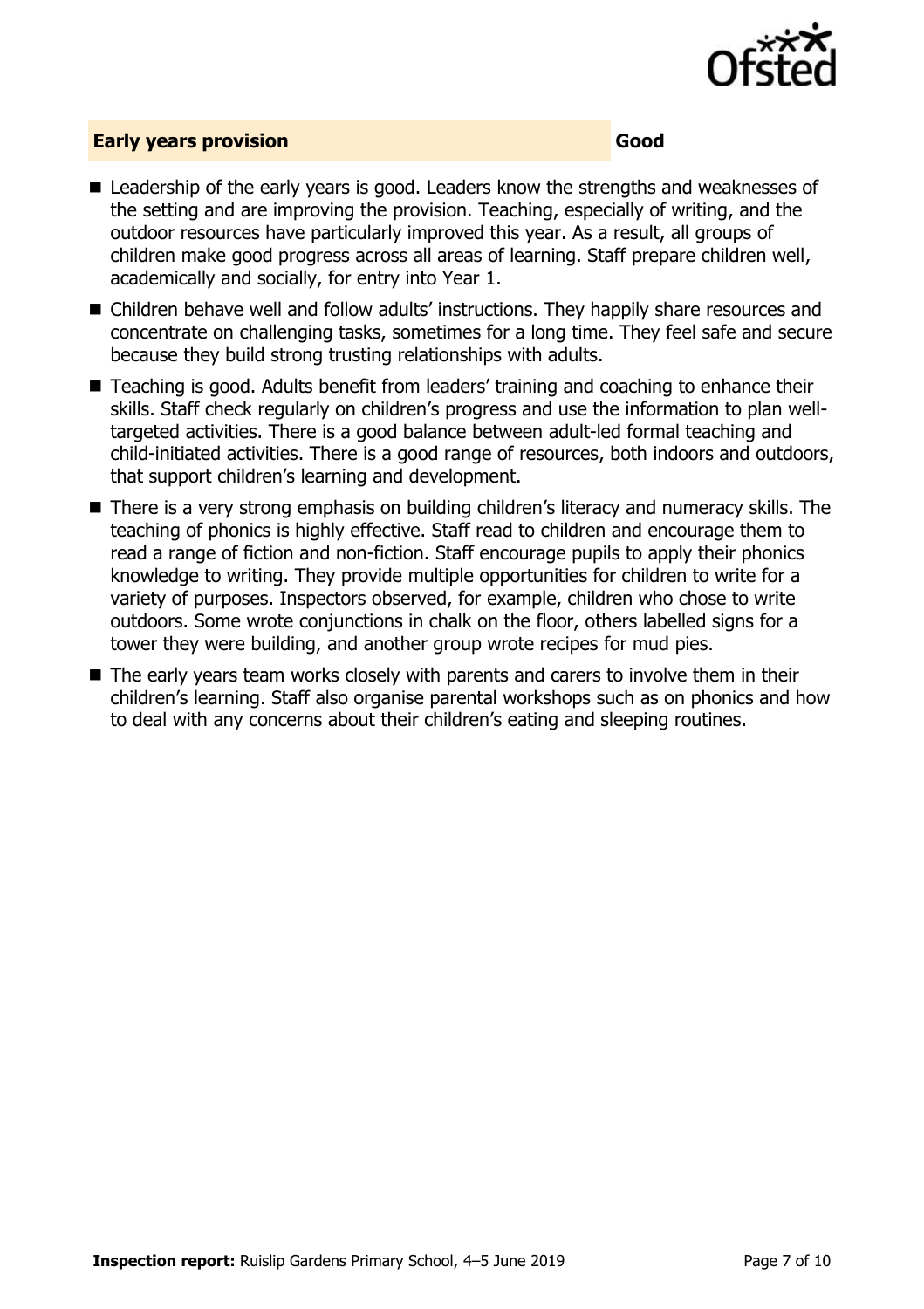

# **School details**

| Unique reference number | 102416     |
|-------------------------|------------|
| Local authority         | Hillingdon |
| Inspection number       | 10088876   |

This inspection of the school was carried out under section 5 of the Education Act 2005.

| Type of school                      | Primary                                |
|-------------------------------------|----------------------------------------|
| School category                     | Community                              |
| Age range of pupils                 | 3 to 11                                |
| Gender of pupils                    | Mixed                                  |
| Number of pupils on the school roll | 467                                    |
| Appropriate authority               | The governing body                     |
| Chair                               | <b>Eddie Lavery</b>                    |
| <b>Headteacher</b>                  | Nicky Bulpett                          |
| Telephone number                    | 01895 632 895                          |
| <b>Website</b>                      | www.ruislipgardensschool.co.uk         |
| <b>Email address</b>                | officeemail@ruislipgardensschool.co.uk |
| Date of previous inspection         | 29-30 March 2017                       |

### **Information about this school**

- The school is larger than the average-sized primary school.
- There have been many staffing and leadership changes since the previous inspection. The headteacher took up her post in September 2018, as did one of the assistant headteachers. Governors appointed an additional assistant headteacher. She took up her post in January 2019.
- All but one of the current governors were appointed during the last academic year. A new chair and vice-chair were recently appointed. The previous chair and vice-chair remain active members of the governing body.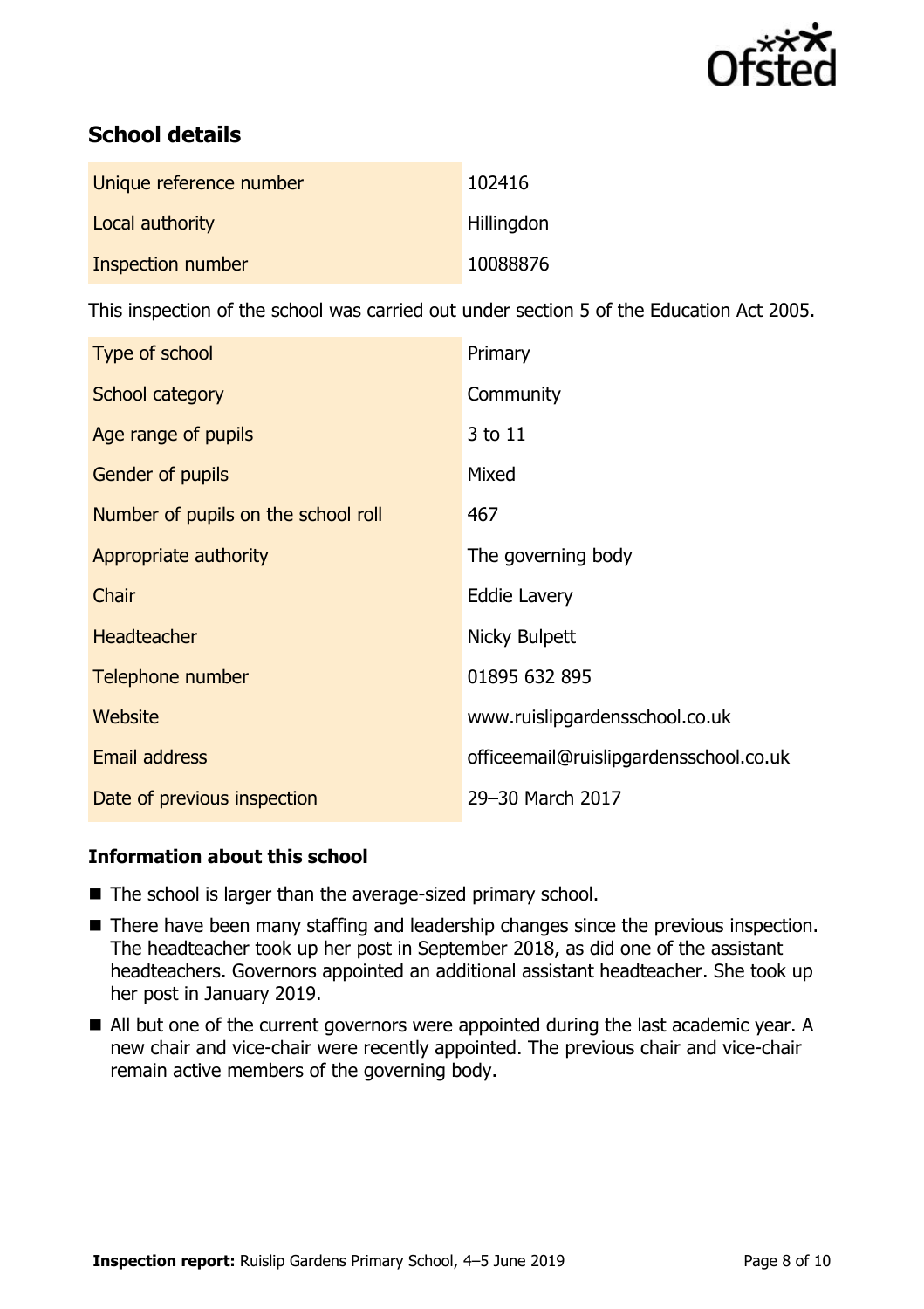

# **Information about this inspection**

- Inspectors observed pupils learning in a range of classes. Senior leaders joined inspectors during most of these visits.
- Inspectors looked closely at pupils' work to inform judgements made about pupils' outcomes and the quality of teaching and learning.
- Inspectors met with two groups of pupils and spoke informally to other pupils in lessons and during social times. Inspectors met with school leaders and other members of staff.
- Meetings were held with the chair, vice-chair and another member of the governing body and with a representative of the local authority.
- Inspectors examined a range of documentation, such as that relating to pupils' attainment and progress. They also looked at records and documentation about pupils' behaviour, attendance and exclusions, and the ways staff help to keep pupils safe.
- Inspectors considered the 38 responses to Parent View, Ofsted's online questionnaire for parents, which included some free-text responses. They had informal conversations with parents in the playground. Inspectors took account of the views of 17 members of staff and 73 pupils.

#### **Inspection team**

| David Radomsky, lead inspector | Ofsted Inspector |
|--------------------------------|------------------|
| Juliette Jackson               | Ofsted Inspector |
| Sahreen Siddiqui               | Ofsted Inspector |